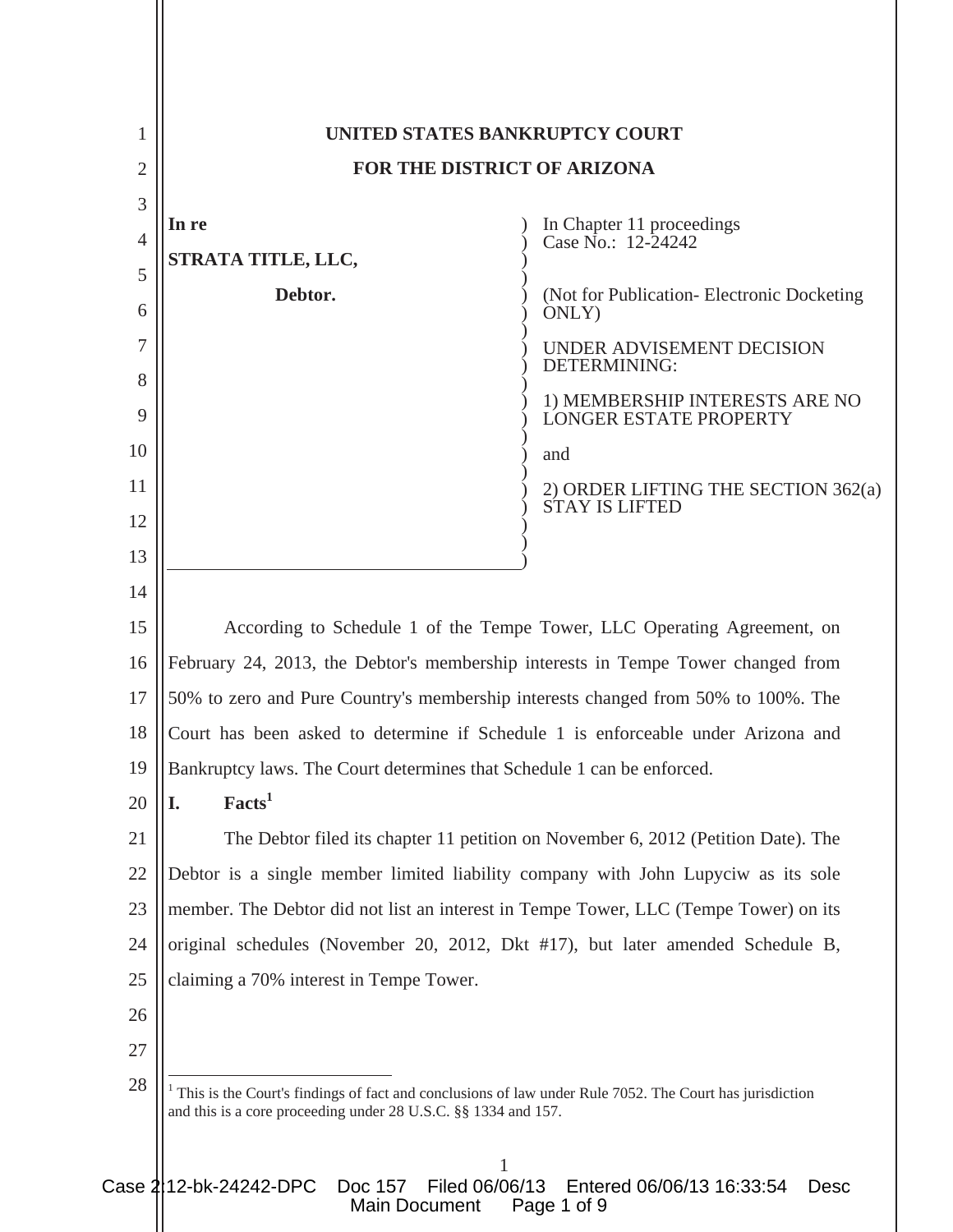| $\mathbf{1}$     | Tempe Tower is a sole purpose LLC created to own and operate real property at                                                                                                                                                                                                                           |  |  |
|------------------|---------------------------------------------------------------------------------------------------------------------------------------------------------------------------------------------------------------------------------------------------------------------------------------------------------|--|--|
| $\mathfrak{2}$   | 230 W. Fifth Street, Tempe, AZ (Property). When formed, Debtor and Pure Country                                                                                                                                                                                                                         |  |  |
| 3                | Tower, LLC (Pure Country) each held a 50% membership interest in Tempe Tower. At                                                                                                                                                                                                                        |  |  |
| $\overline{4}$   | formation, Mr. Lupypciw was the manager of Tempe Tower. Tempe Tower is a manager                                                                                                                                                                                                                        |  |  |
| 5                | managed LLC according to the terms of the operating agreement entered into by the                                                                                                                                                                                                                       |  |  |
| 6                | parties on February 24, 2012 (Operating Agreement).                                                                                                                                                                                                                                                     |  |  |
| $\boldsymbol{7}$ | Schedule 1 of the Operating Agreement <sup>2</sup> has been the centerpiece of the dispute                                                                                                                                                                                                              |  |  |
| 8                | between the parties. According to Schedule 1, the Debtor and Pure Country each initially                                                                                                                                                                                                                |  |  |
| 9                | held a 50% membership interest in Tempe Tower. According to Schedule 1, once Pure                                                                                                                                                                                                                       |  |  |
| 10               | Country's initial capital contribution of \$850,000 was returned to Pure Capital the                                                                                                                                                                                                                    |  |  |
| 11               | membership interests would change to 70% for the Debtor and 30% for Pure Country.                                                                                                                                                                                                                       |  |  |
| 12               | However, Schedule 1 also provided:                                                                                                                                                                                                                                                                      |  |  |
| 13               | in the event that PCT does not receive 100% of its initial Capital                                                                                                                                                                                                                                      |  |  |
| 14               | Contribution in the amount of \$850,000.00 on or before February 23, 2013<br>("CC Return Date"), John Lupypciw hereby irrevocably assigns his and<br>the entire right, title and interest of Strata Title, LLC in the Company to<br>PCT or its nominee, so that following the CC Return Date PCT or its |  |  |
| 15               |                                                                                                                                                                                                                                                                                                         |  |  |
| 16               | nominee shall own one hundred percent (100%) of the Percentage Interest<br>in the Company $\dots$                                                                                                                                                                                                       |  |  |
| 17               |                                                                                                                                                                                                                                                                                                         |  |  |
| 18               | $2$ Schedule 1 reads:<br><b>SCHEDULE OF PERCENTAGE INTERESTS</b>                                                                                                                                                                                                                                        |  |  |
| 19               | The following shall be the Percentage Interests of the Members of the Company:<br>Name of Member<br>Percentage Interest                                                                                                                                                                                 |  |  |
| 20               | Strata Title, LLC<br>50%<br>Pure Country Tower, LLC<br>50%                                                                                                                                                                                                                                              |  |  |
| 21               | The Percentage Interests shall be subject to the following adjustments:<br>(1) Subject to subsection (2) below, at such time as 100% of PCT's initial                                                                                                                                                   |  |  |
| 22               | Capital Contribution in the amount of \$850,000.00 is returned to PCT, the Percentage<br>Interest of the Members shall be:                                                                                                                                                                              |  |  |
| 23               | 70%<br>Strata Title, LLC                                                                                                                                                                                                                                                                                |  |  |
| 24               | 30%<br>Pure Country Tower, LLC<br>(2) Notwithstanding anything to the contrary herein, in the event that PCT does                                                                                                                                                                                       |  |  |
| 25               | not receive 100% of its initial Capital Contribution in the amount of \$850,000.00 on or<br>before February 23, 2013 ("CC Return Date"), John Lupypciw hereby irrevocably assigns                                                                                                                       |  |  |
| 26               | his and the entire right, title and interest of Strata Title, LLC in the Company to PCT or<br>its nominee, so that following the CC Return Date PCT or its nominee shall own one                                                                                                                        |  |  |
| 27               | hundred percent (100%) of the Percentage Interest in the Company and Strata Title, LLC<br>shall not be entitled to any return of any Capital Contributions or other amounts advanced                                                                                                                    |  |  |
| 28               | or loaned to the Company prior to such time. This provision shall be self-operative but<br>John Lupypciw shall within five (5) days of PCT's request execute any instrument<br>reasonably requested by PCT to evidence or confirm the same.                                                             |  |  |
|                  |                                                                                                                                                                                                                                                                                                         |  |  |
|                  | 2<br>Case 2:12-bk-24242-DPC<br>Doc 157 Filed 06/06/13<br>Entered 06/06/13 16:33:54<br>Desc<br>Page 2 of 9<br>Main Document                                                                                                                                                                              |  |  |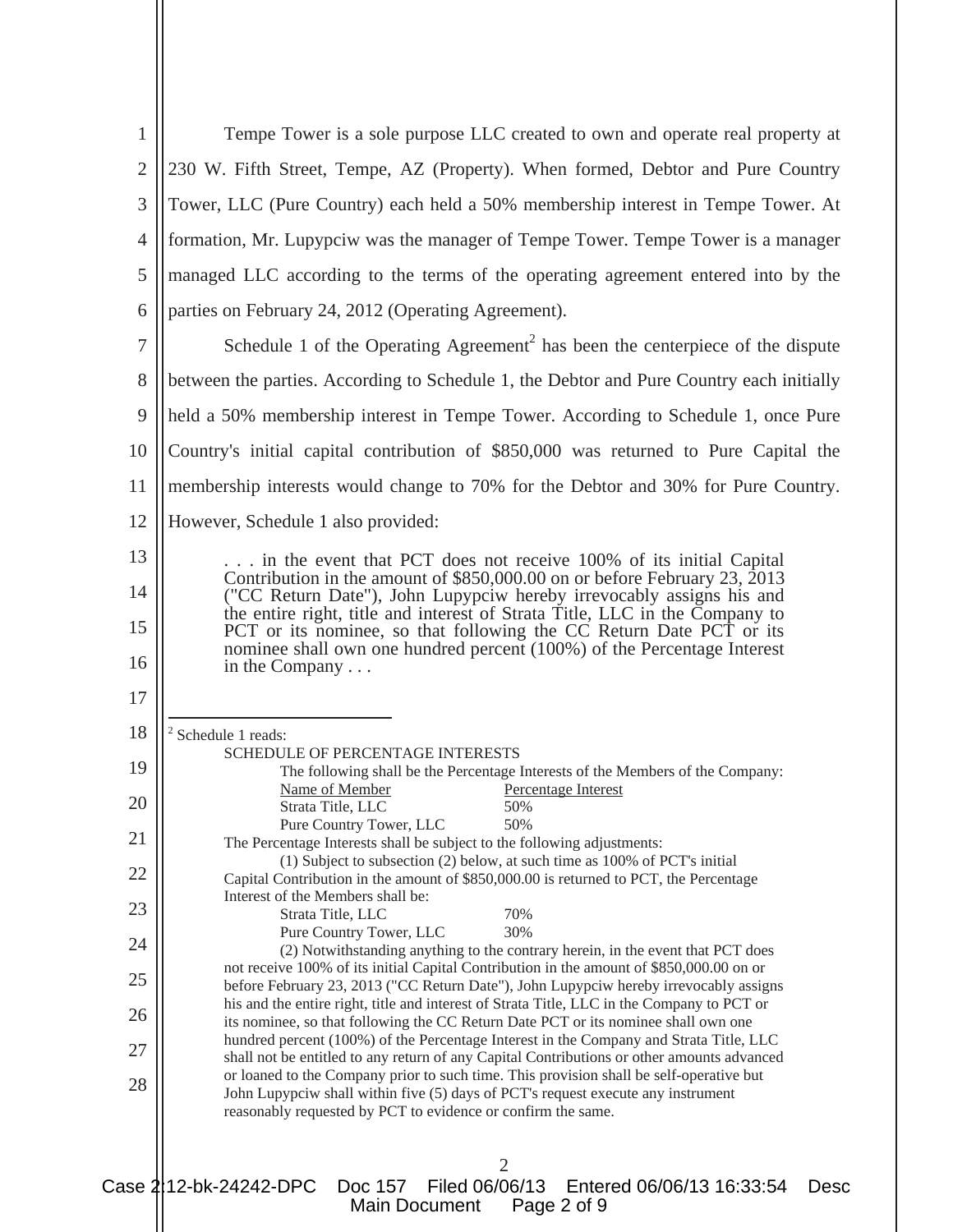1  $\mathcal{D}_{\mathcal{L}}$ 3 4 5 6 Prior to the February 23, 2013 deadline, the Debtor brought an emergency motion to reject the Operating Agreement as an executory contract. Pure Country objected, claiming that the Operating Agreement is not executory. The Court held an accelerated hearing and soon after ruled that the Operating Agreement is executory and granted the Debtor's motion to reject. (February 22, 2013, Dkt #55). As part of its ruling, the Court specifically made no finding on the binding nature or effectiveness of Schedule 1.

7 8 9 10 11 12 Pure Country now asks the Court for an order declaring that the Debtor's membership interest is not now (or at the Petition Date) property of the estate. Alternatively, Pure Country asks for stay relief to compel the Debtor to transfer the membership interest to Pure Country. Alternatively, Pure Country asks for a determination that it holds a secured interest in the Debtor's membership interests and asks for stay relief so it can foreclose on its collateral.

## 13 **II. Issues**

14 A. Were the membership interest in Tempe Tower property of the estate at filing?

- 15 16 B. What effect does rejection of the Operating Agreement have on enforcement of Schedule 1?
- 17 C. Does Pure Country hold a perfected security interest in the membership interests?
- 18 19 D. Does the Debtor still hold a property interest in the membership interests under the terms of the Operating Agreement?
- 20 E. Is stay relief warranted?

## 21 **III. Discussion**

22 *A. Property of the Estate at Filing?* 

23 24 25 26 27 Property of the estate includes "all legal or equitable interests of the debtor in property as of the commencement of the case." 11 U.S.C. § 541(a). A debtor's property rights are defined at state law. *See Butner v. United States*, 440 U.S. 48, 55 (1979). Arizona law determines whether the membership interests in question are property of the estate. *In re First Protection, Inc.*, 440 B.R. 821, 828-829 (9th Cir. B.A.P. 2010).<sup>3</sup>

<sup>28</sup>

<sup>&</sup>lt;sup>3</sup> See also Paragraph 15.5 of the Operating Agreement.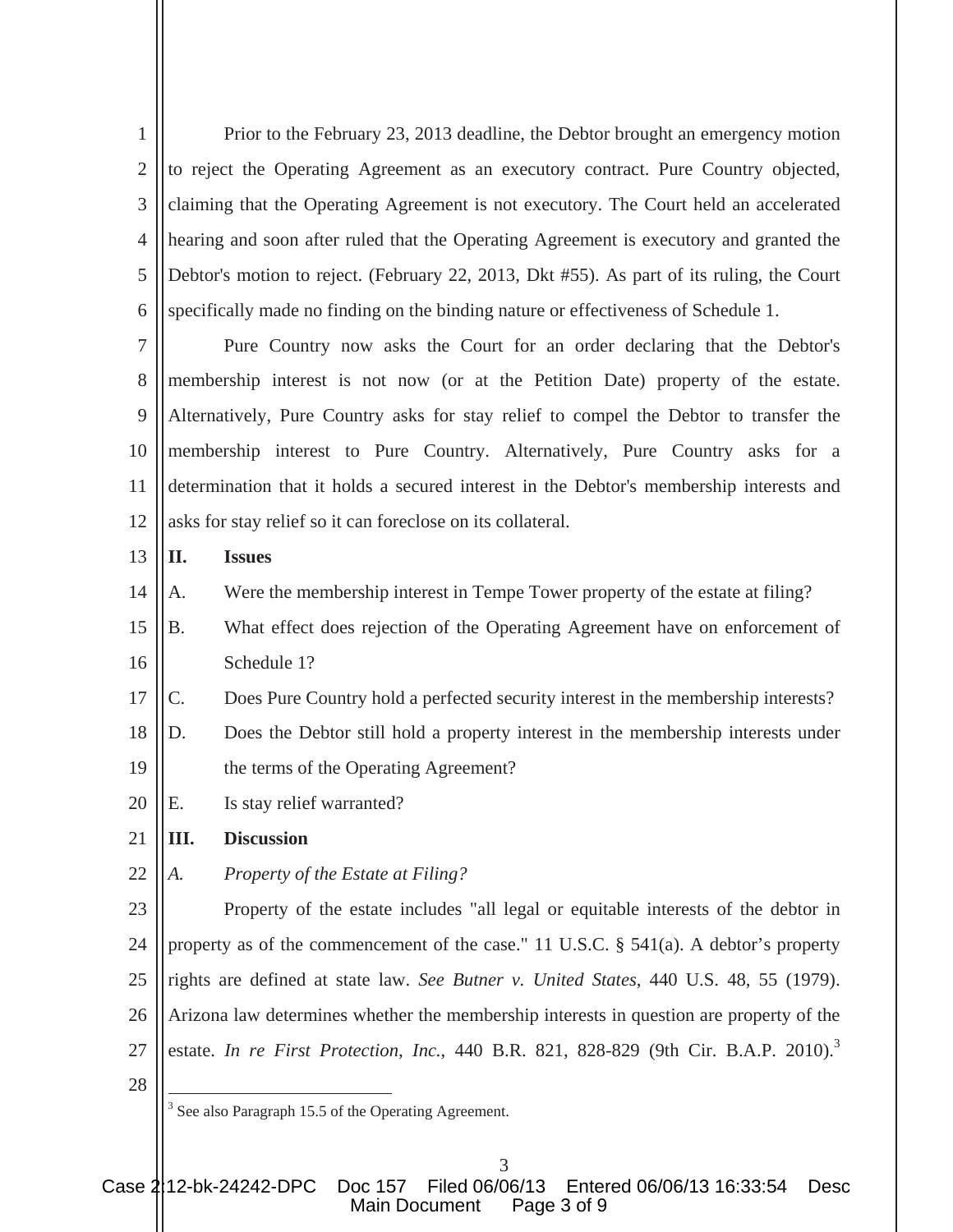1 2 Membership interests in LLCs can become property of the estate. *Id.*; *see also In re Ehmann*, 319 B.R. 200, 206 (Bankr. D. Ariz. 2005).

3 4 5 6 7 8 9 10 Pure Country acknowledges that membership interests can be property of the estate, but claims the Debtor's membership interests in Tempe Tower did not become property of the estate because they were absolutely assigned to Pure Country prepetition. *See e.g. In re Clark*, 47 B.R. 88, 89 (Bankr. D. Vt. 1985); *In re Brooks*, 248 B.R. 99, 102 (Bankr. W.D. Mich. 2000). The Debtor counters that the assignment was not absolute, but instead was offered as security for the repayment of Pure Country's \$850,000 capital contribution. The Court concludes that the assignment referenced in Schedule 1 was not an absolute assignment.

11 12 13 14 15 16 17 18 19 20 An assignment of an interest in a note is absolute if the assignment transfers title of the note to the assignee who has the immediate right to pursue payment on the loan. 6 AM. JUR. 2D ASSIGNMENTS § 110. Comparatively, an asset is pledged as security if the "creditor must wait until the debtor defaults on the loan before the asset may be used for payment." *Id*. The intent of the parties will determine if an assignment is absolute. *Skarecky & Horenstein, P.A. v. 3605 North 36th Street Co.*, 825 P.2d 949 (Ariz. Ct. App. 1991). The label attached to the transaction does not control. *In re Evergreen Valley Resort, Inc.*, 23 B.R. 659, 661 (Bankr. D. Me. 1982) (cited with approval by *In re Contractors Equipment Supply Co.*, 861 F.2d 241, 245 (9th Cir. 1988)). The *Evergreen*  factors indicating a security agreement include:

21

22

23

the assignee retains a right to a deficiency on the debt if the assignment does not provide sufficient funds to satisfy the amount of debt;

- the assignee acknowledges that his rights in the assigned property would be extinguished if the debt owed were to be paid through some other source; assignee must account to the assignor for any surplus received from the
- assignment over the amount of the debt;<br>the assignor's debt is not reduced on account of the assignment; and<br>the contract language itself may express the intent that the assignment is for
- 24
- 
- 25 security only.
- 26 *Id.* at 661. By contrast, "where the assignment operates to discharge the underlying debt"
- 27 an assignment is absolute. *Id.* at 661-62.
- 28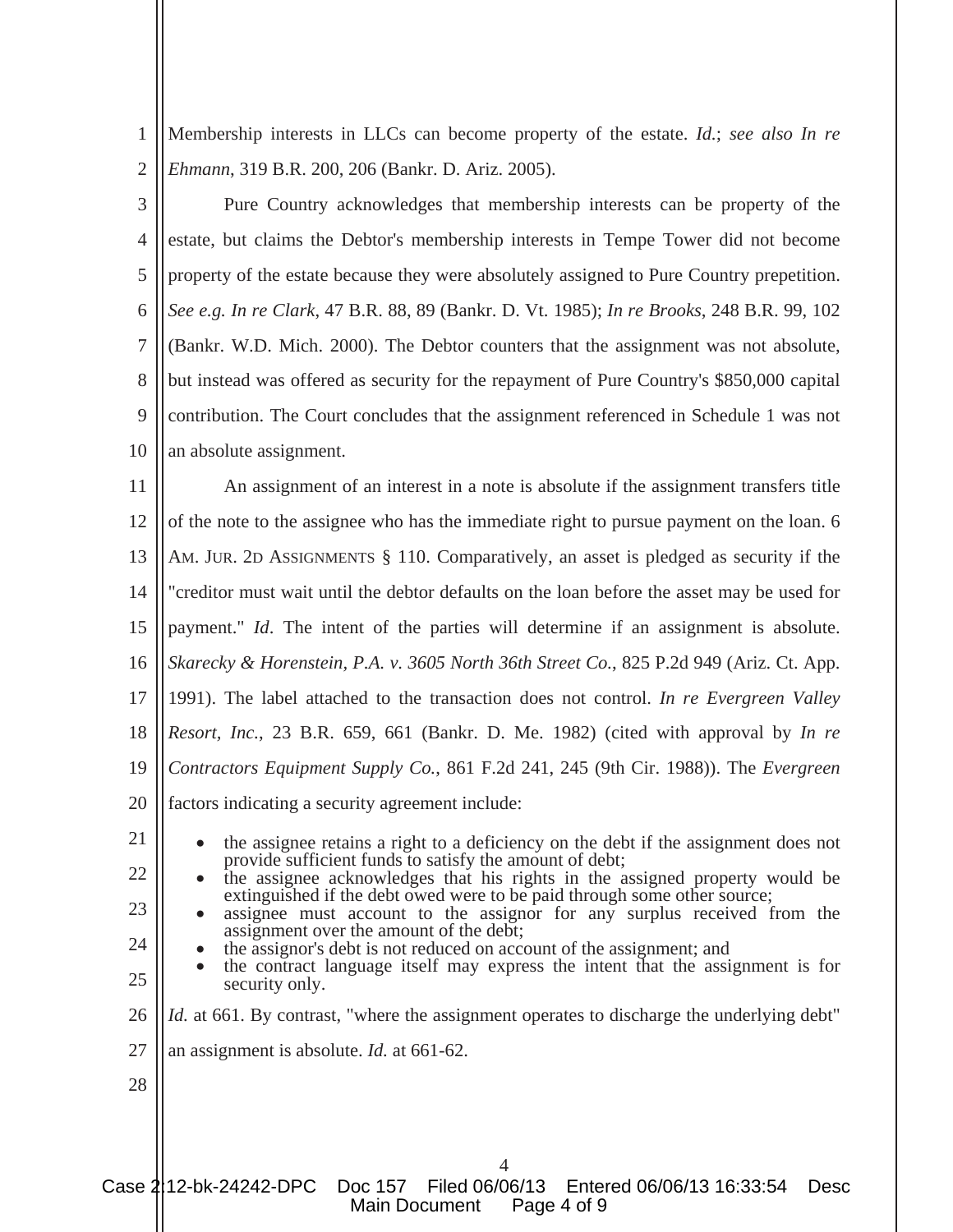1  $\mathcal{L}$ 3 4 5 6 7 Here, the facts indicate that the assignment was not absolute. Yes, Schedule 1 does state that the assignment is absolute and irrevocable. However, the assignment can be eliminated by the payment of \$850,000 which can be paid from any source. There is no indication that the Debtors' liability to Pure Country was reduced based on the assignment. Importantly, there was no immediate transfer of the Debtor's membership interest in Tempe Towers to Pure Country when the Operating Agreement was signed. At the Petition Date, the membership interests were property of this bankruptcy estate.

8 9 Whether the Debtor's membership interests are still property of the estate will be answered in Section D below.

10 *B. Effect of Rejection*

11 12 13 14 15 16 17 18 19 20 21 22 On February 22, 2013, the Court granted the Debtor's motion to reject the Operating Agreement. Rejection of an executory contract does not terminate the contract. *In re Bergt*, 241 B.R. 17, 25 (Bankr. D. Alaska 1999). Instead, rejection is treated as if a breach occurred prepetition. 11 U.S.C. § 365(g); *Bergt*, 241 B.R. at 25. The effect of rejection is to turn damages from an administrative expense to an unsecured claim. *Id.* "[S]tate contract law generally defines a party's rights, while federal bankruptcy law determines how those rights are enforced in a bankruptcy case." *Id.* at 35. Under Andrew's<sup>4</sup> and Westbrook's<sup>5</sup> approach to executory contracts, rejection under § 365 does not terminate a non-debtor's rights in property -- such rights "persist if they would persist under state law." *Id.* at 22. Accordingly, the Court will look to state law to determine the parties' rights under Schedule 1 and turn to the Bankruptcy Code to determine how those rights are to be treated in bankruptcy.

23 24

*C. Does Pure Country hold a perfected security interest in the membership interests?* Pure Country acknowledges that in most cases membership interests in an LLC are general intangibles which would be perfected by the filing of a UCC statement. *See* 

26

25

Case 2:12-bk-24242-DPC Doc 157 Filed 06/06/13 Entered 06/06/13 16:33:54 Desc Main Document Page 5 of 9

<sup>27</sup> 28 4 Michael T. Andrew, *Executory Contracts in Bankruptcy: Understanding 'Rejection'*, 59 U. COLO. L. REV. 845 (1988) and Michael T. Andrew, *Executory Contracts Revisited: A Reply to Professor Westbrook*, 62 U. COLO. L. REV. 1 (1991).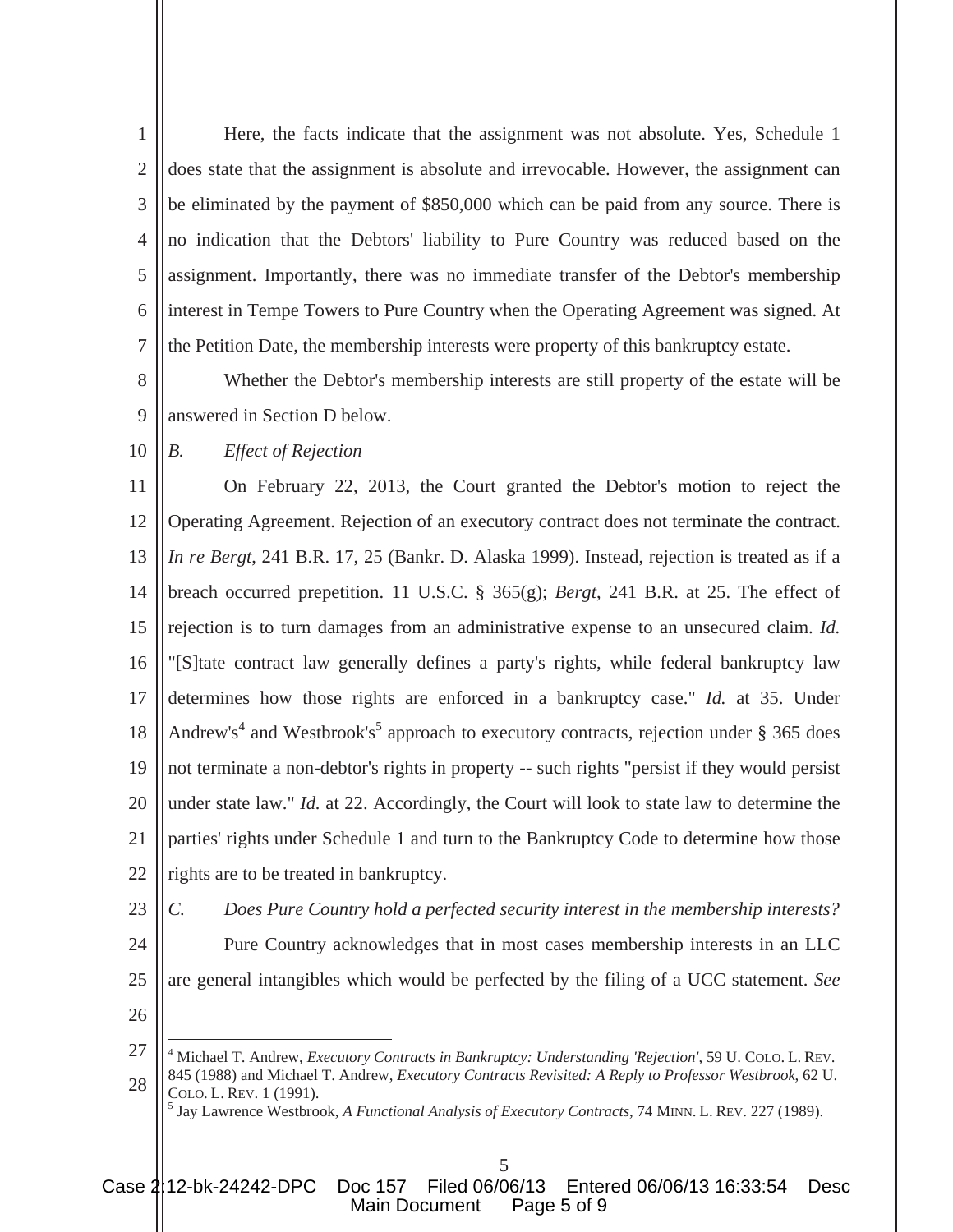1  $\mathcal{L}$ 3 A.R.S. §§ 47-9102(A)(42); 47-9310(A). Pure Country failed to do so. Accordingly, to enforce Schedule 1 as a lien interest, Pure Country must have perfected it on other grounds.

4 5 6 7 8 According to Pure Country, the membership interests are a form of "investment property" under  $A.R.S. \$ § 47-9102( $A$ )(49) which can be perfected by control under  $A.R.S.$ §§ 47-9312(B) and 47-9314(A). In support of its view, Pure Country points to Section  $5.5(b)$ <sup>6</sup> of the Operating Agreement in which the members acknowledge that the membership interests have not been registered as securities.

9 10 11 12 13 14 The Court must first determine if the membership interests are investment property under the UCC. "Investment property" is defined under the UCC as "a security, whether certificated or uncertificated, security entitlement, securities account, commodity contract or commodity account." A.R.S. § 47-9102(A)(49). "Security", defined under A.R.S. § 47-8102(A)(15), is limited by A.R.S. § 47-8103. Under A.R.S. § 47-8103(C): An interest in a partnership or limited liability company is not a security

unless it is dealt in or traded on securities exchanges or in securities markets, its terms expressly provide that it is a security governed by this chapter, or it is an investment company security. However, an interest in a partnership or limited liability company is a financial asset if it is held in a securities account.

18 19 20 21 22 23 Here, there is no allegation that the Tempe Tower membership interests can be traded on a securities exchange or is an investment company security. Apparently, Pure Country is attempting to argue, via Section 5.5(b) of the Operating Agreement, that Article 8 of the UCC applies to the membership interests. However,  $\S$  47-8103(C) is clear -- "a limited liability company is not a security unless . . . its terms expressly provide that it is a security." (emphasis added). Section 5.5(b) is not such an express provision.

24

25

26

27

28

15

16

17

 $6$  Section 5.5(b) reads:

Case 2:12-bk-24242-DPC Doc 157 Filed 06/06/13 Entered 06/06/13 16:33:54 Desc Main Document Page 6 of 9

the Member understands that the Membership Interests have not been registered under the Securities Act of 1933 (the "1933 Act"), the Arizona Securities Act (the "Arizona Act") or the securities laws of any other jurisdiction and must be held indefinitely without any transfer, sale, or other disposition unless the transfer of the Membership Interests is subsequently registered under the 1933 Act, the Arizona Act, and any applicable securities laws of any other jurisdiction or, in the opinion of counsel for Company, registration is not required under the 1933 Act, the Arizona Act, or any applicable securities laws of any other jurisdiction as the result of available exemptions;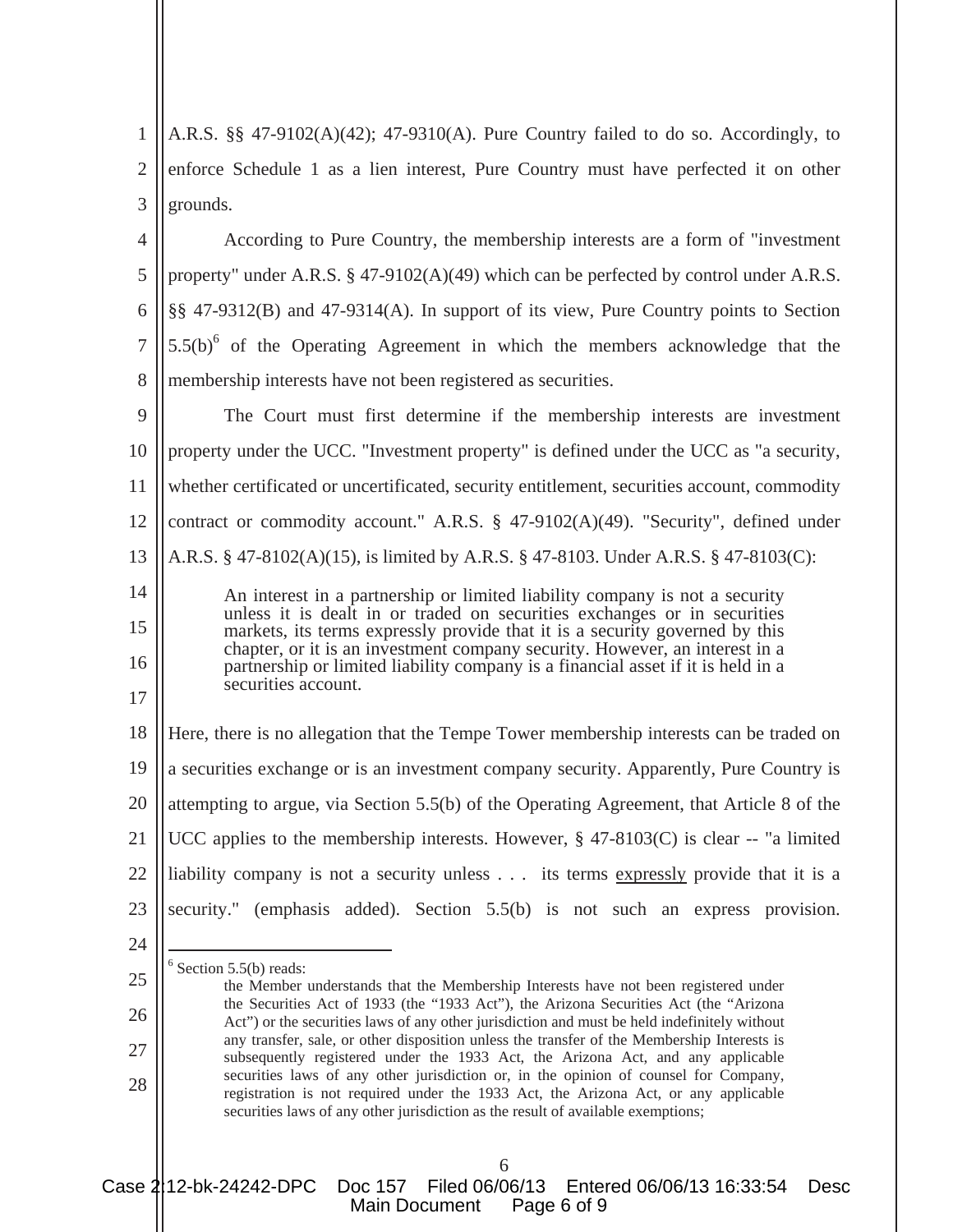1  $\mathcal{L}$ 3 4 5 6 7 Additionally, there are no membership certificates or similar documents indicating that the parties intended to treat the membership interests as securities. Because the membership interests "are not securities under Article Eight, they cannot be investment property under Article Nine." *In re Brown*, 479 B.R. 112, 117 (Bankr. D. Kan. 2012). Because the membership interests are not investment property under Article Nine perfection by control cannot occur. Therefore, if Schedule 1 created a security interest in the membership interests, that security interest was not perfected.

8 9 *D. Does the Debtor still hold a property interest in the membership interests under the terms of the Operating Agreement?* 

10 11 12 13 14 15 16 17 18 The Debtor, as debtor-in-possession, has the ability to avoid an unperfected lien under § 544. However, the Debtor's membership interests are subject to the strictures of the Operating Agreement because the trustee<sup>7</sup> takes that asset subject to the provisions of that contract. The Debtor's rejection of the Operating Agreement as an executory contract does not affect the parties' substantive rights under the Operating Agreement. 3 COLLIER ON BANKRUPTCY § 365.10[1] (Alan N. Resnick, et al. eds., 16th ed. 2012). Though § 544 gives the Debtor the ability to avoid the Schedule 1 pledge as a security interest, it does not enable the Debtor to avoid the consequences of Schedule 1 as a contractual term if, under Arizona law, its provisions are effective despite the lack of perfection.

19 20 A trustee takes possession of estate property, including executory contracts, subject to state law. Pursuant to A.R.S. § 29-682:

A. The members of a limited liability company may adopt an operating agreement containing provisions they deem appropriate. All or part of an operating agreement may be subsequently repealed or amended by agreement or consent of all of the members or, to the extent an operating agreement so provides, by all of the managers or a specified portion of the members or managers. B. An operating agreement governs relations among the members and the

managers and between the members and managers and the limited liability company and may contain any provision that is not contrary to law and that relates to the business of the limited liability company, the conduct of its affairs, its rights, duties or powers and the rights, duties or powers of its members, managers, officers, employees or agents including: \* \* \*

28

7

21

22

23

24

25

26

27

In this case the Debtor, as debtor-in-possession.

Case 2:12-bk-24242-DPC Doc 157 Filed 06/06/13 Entered 06/06/13 16:33:54 Desc Main Document Page 7 of 9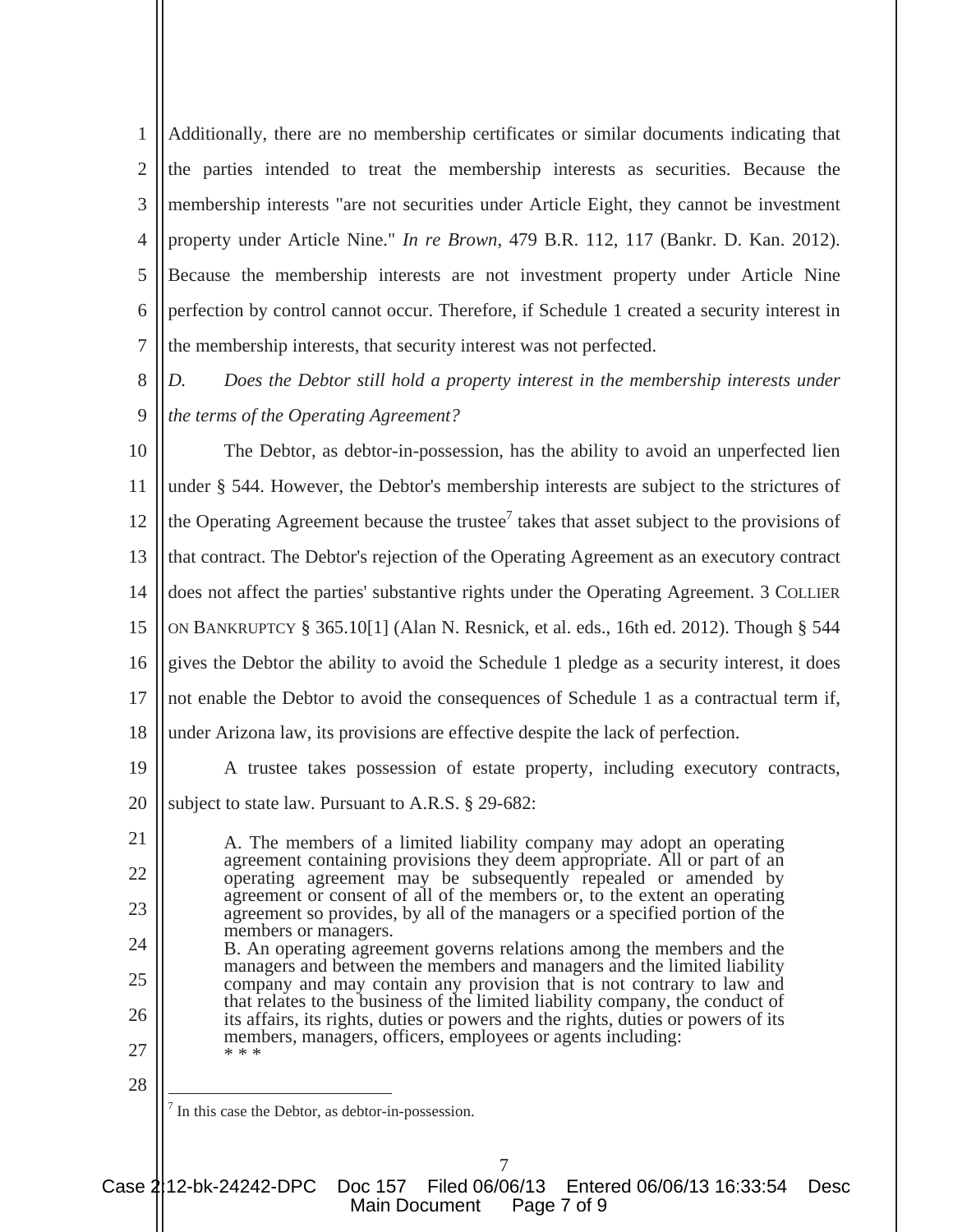powers and duties and providing for the future creation of additional classes or groups of members with relative rights, powers and duties superior, equal or inferior to existing classes and groups of members. \* \* \*

2. Providing for classes or groups of members with various rights,

5. Restrictions on the transfer of and option rights to acquire or sell any member's interest in the limited liability company.

5 6 7 8 9 A.R.S. § 29-682(A) gives members of an LLC the authority to adopt provisions in an operating agreement that they deem appropriate. A.R.S. § 29-682(B) makes it clear that an operating agreement governs the relations between members and may contain provisions regarding changes in classes of members (subsection  $(B)(2)$ ) and rights to acquire member's interests (subsection (B)(5)).

1

2

3

4

10 11 12 13 14 15 16 17 18 19 Here, what the Debtor owned at the time of filing was a 50% membership interest in Tempe Tower which expired unless Pure Country received \$850,000 by February 23, 2013. This provision is the type allowed by A.R.S. § 29-682. It is important to note that none of the parties to Schedule 1 are strangers to the Operating Agreement. Mr. Lupypciw was the manager. Pure Country is a member. The Debtor is a member. Each of them freely agreed to abide by the provisions of Schedule 1. Under terms of the Operating Agreement, the Debtor's membership interests in Tempe Tower could only remain property of the Debtor if it paid \$850,000 to Pure Country by February 23, 2013. Having failed to do so, the Debtor ceased to own any membership interests in Tempe Tower as of February 24, 2013.

20 21 22 23 24 25 26 27 28 The automatic stay did not prevent this outcome because § 362 does not alter existing rights in a contract. *In re Pridham*, 31 B.R. 497, 498 (Bankr. D. Cal. 1983). Key to this conclusion is that  $\S 362(a)(3)$  prevents acts to obtain possession of property of the estate. *See In re Richardson*, 135 B.R. 256 (Bankr. E.D. Tex. 1992) (determining that a violation of § 362(a) requires an affirmative action). Schedule 1 required no action by Pure Country, or any other party, to change the membership interest of the Debtor in Tempe Tower. Instead, the simple passage of time changed the nature of the property the Debtor once owned. *See Pridham*, 31 B.R. at 499 ("The mere running of time on contractual rights is not an act of a creditor within the meaning of Section 362(a).").